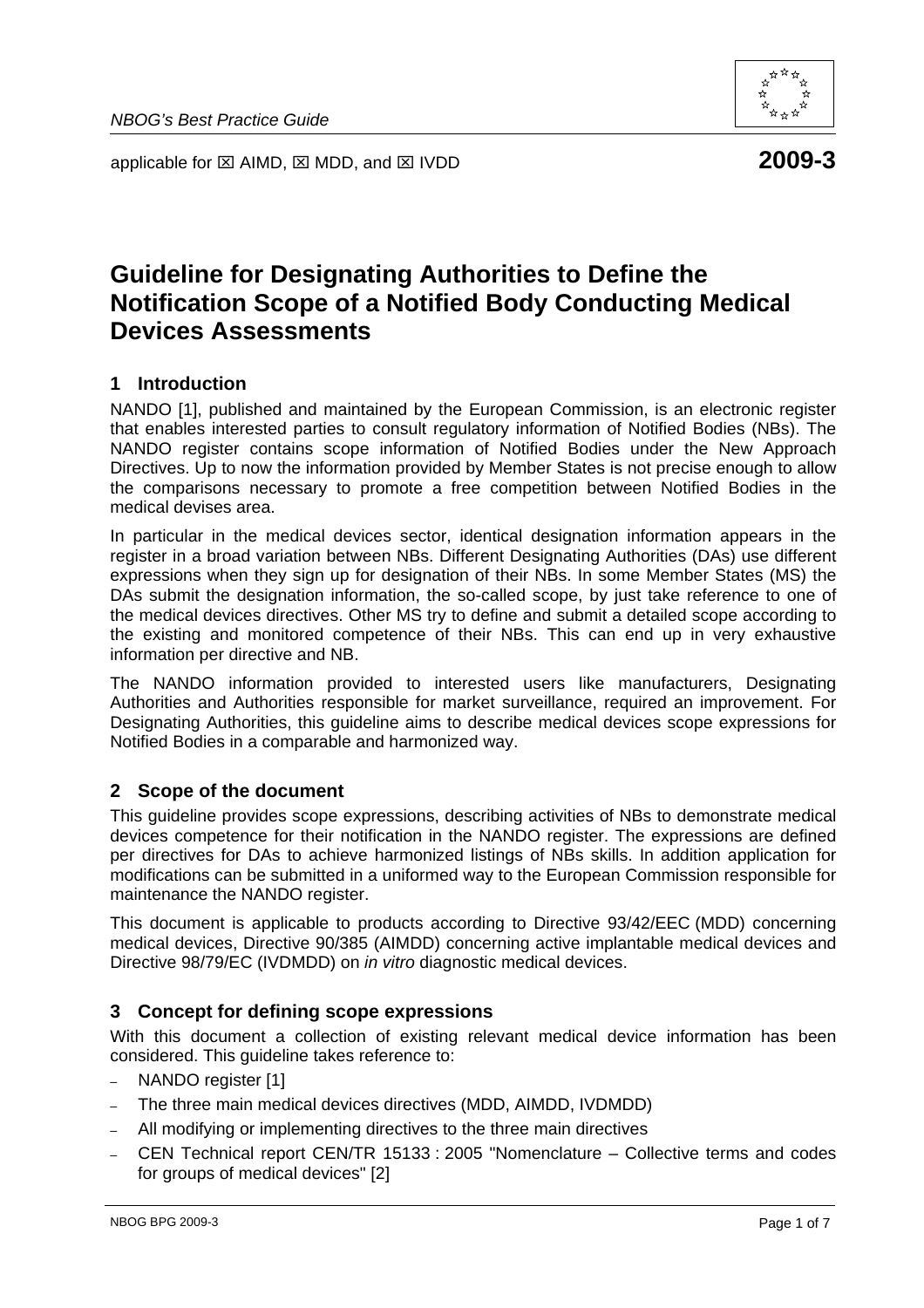– The Designating Authorities Handbook [3]

As explained in the Guide to Using [4], the NANDO register contains three levels of information per Directive. With one exception (89/106/EEC) this is handled in the same way for all NBs in all Directives, including the medical devices sector.

The list of the register with the description of the tasks performed for one NB and one Directive contains three columns, reflecting the three different levels. They are named "**Product families**", "**Procedures**" and "**Articles/Annexes**". Whereas for the level of the "Product families" neither a structure nor a specific wording exists, the information for the two other levels is well defined. This limits automatically any kind of harmonization to the Level of "Product families". Due to the fact that the NANDO structure should not be modified for individual Directives, particular attention was given to an understandable wording with an adjusted structure of scope expressions.

Scope expressions as they are recorded in the NANDO list have to correspond evidently with the competence of a NB. This competence shall be assessed, by taking reference to the DA Handbook [3].

At the end a clear statement with regard to the scope of the designation of a NB should be given. This can best be described with the listings in sections 3.1 to 3.6.

| <b>CODE</b>    | MD SCOPE EXPRESSIONS, NON-ACTIVE MEDICAL DEVICES                                                           |
|----------------|------------------------------------------------------------------------------------------------------------|
| <b>MD 0100</b> | General non-active, non-implantable medical devices                                                        |
| <b>MD 0101</b> | Non-active devices for anaesthesia, emergency and intensive care                                           |
| MD 0102        | Non-active devices for injection, infusion, transfusion and dialysis                                       |
| MD 0103        | Non-active orthopaedic and rehabilitation devices                                                          |
| MD 0104        | Non-active medical devices with measuring function                                                         |
| MD 0105        | Non-active ophthalmologic devices                                                                          |
| <b>MD 0106</b> | Non-active instruments                                                                                     |
| MD 0107        | Contraceptive medical devices                                                                              |
| <b>MD 0108</b> | Non-active medical devices for disinfecting, cleaning, rinsing                                             |
| MD 0109        | Non-active devices for <i>in vitro</i> fertilisation (IVF) and assisted reproductive<br>technologies (ART) |
| <b>MD 0200</b> | <b>Non-active implants</b>                                                                                 |
| MD 0201        | Non-active cardiovascular implants                                                                         |
| MD 0202        | Non-active orthopaedic implants                                                                            |
| MD 0203        | Non-active functional implants                                                                             |
| MD 0204        | Non-active soft tissue implants                                                                            |
| <b>MD 0300</b> | Devices for wound care                                                                                     |
| MD 0301        | Bandages and wound dressings                                                                               |
| MD 0302        | Suture material and clamps                                                                                 |
| MD 0303        | Other medical devices for wound care                                                                       |

#### **3.1 Medical devices, non-active, 93/42/EEC**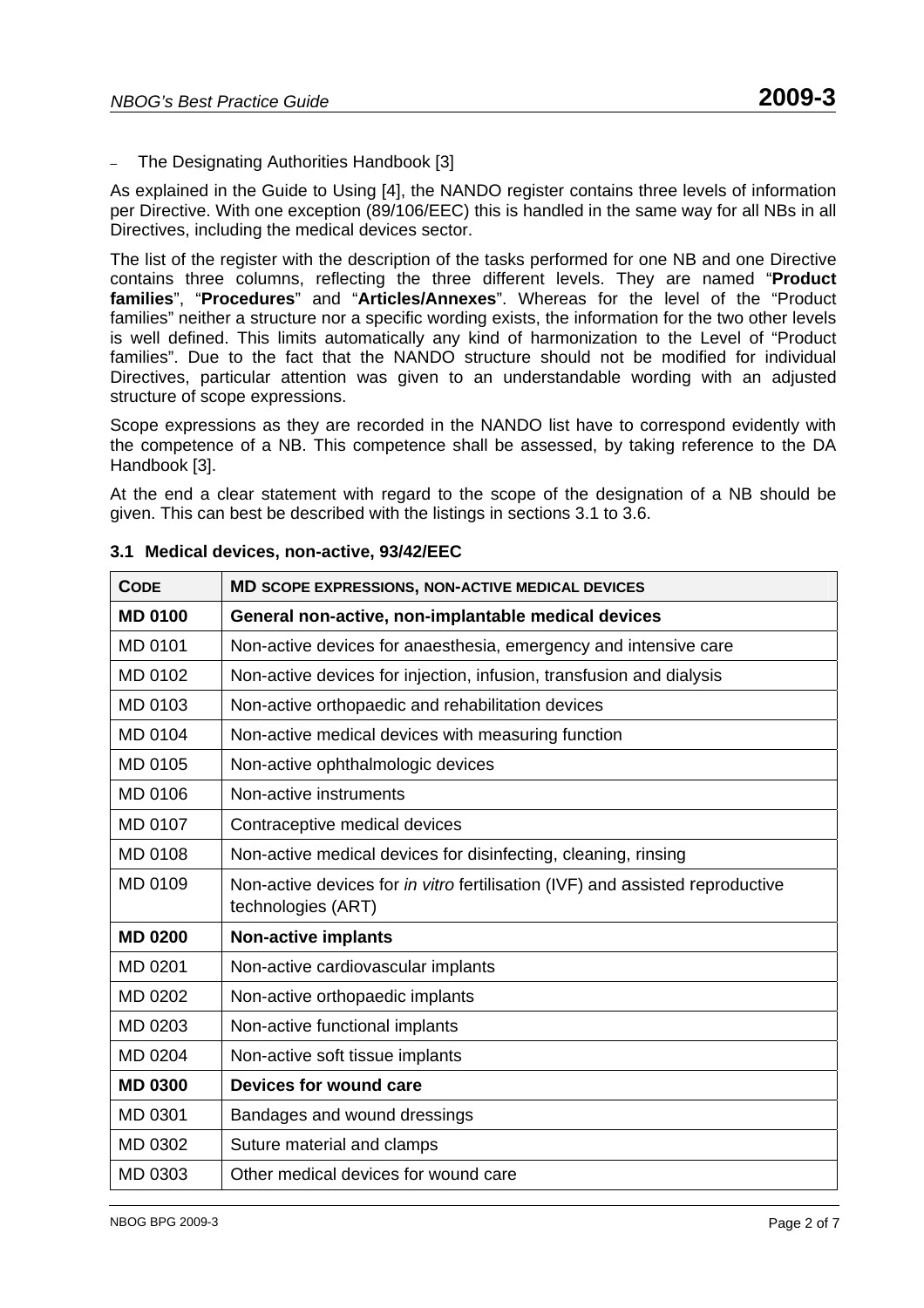| <b>MD 0400</b> | Non-active dental devices and accessories   |
|----------------|---------------------------------------------|
| MD 0401        | Non-active dental equipment and instruments |
| MD 0402        | Dental materials                            |
| MD 0403        | Dental implants                             |

## **3.2 Medical devices, active, 93/42/EEC**

| <b>CODE</b>    | MD SCOPE EXPRESSIONS, ACTIVE (NON-IMPLANTABLE) MEDICAL DEVICES                                           |
|----------------|----------------------------------------------------------------------------------------------------------|
| <b>MD 1100</b> | <b>General active medical devices</b>                                                                    |
| <b>MD 1101</b> | Devices for extra-corporal circulation, infusion and haemopheresis                                       |
| MD 1102        | Respiratory devices, devices including hyperbaric chambers for oxygen<br>therapy, inhalation anaesthesia |
| MD 1103        | Devices for stimulation or inhibition                                                                    |
| MD 1104        | Active surgical devices                                                                                  |
| MD 1105        | Active ophthalmologic devices                                                                            |
| <b>MD 1106</b> | Active dental devices                                                                                    |
| MD 1107        | Active devices for disinfection and sterilisation                                                        |
| <b>MD 1108</b> | Active rehabilitation devices and active prostheses                                                      |
| MD 1109        | Active devices for patient positioning and transport                                                     |
| <b>MD 1110</b> | Active devices for in vitro fertilisation (IVF) and assisted reproductive<br>technologies (ART)          |
| <b>MD 1111</b> | Software                                                                                                 |
| <b>MD 1200</b> | <b>Devices for imaging</b>                                                                               |
| MD 1201        | Imaging devices utilising ionizing radiation                                                             |
| MD 1202        | Imaging devices utilising non-ionizing radiation                                                         |
| <b>MD 1300</b> | <b>Monitoring devices</b>                                                                                |
| MD 1301        | Monitoring devices of non-vital physiological parameters                                                 |
| MD 1302        | Monitoring devices of vital physiological parameters                                                     |
| <b>MD 1400</b> | Devices for radiation therapy and thermo therapy                                                         |
| <b>MD 1401</b> | Devices utilising ionizing radiation                                                                     |
| MD 1402        | Devices utilising non-ionizing radiation                                                                 |
| MD 1403        | Devices for hyperthermia / hypothermia                                                                   |
| MD 1404        | Devices for (extracorporal) shock-wave therapy (lithotripsy)                                             |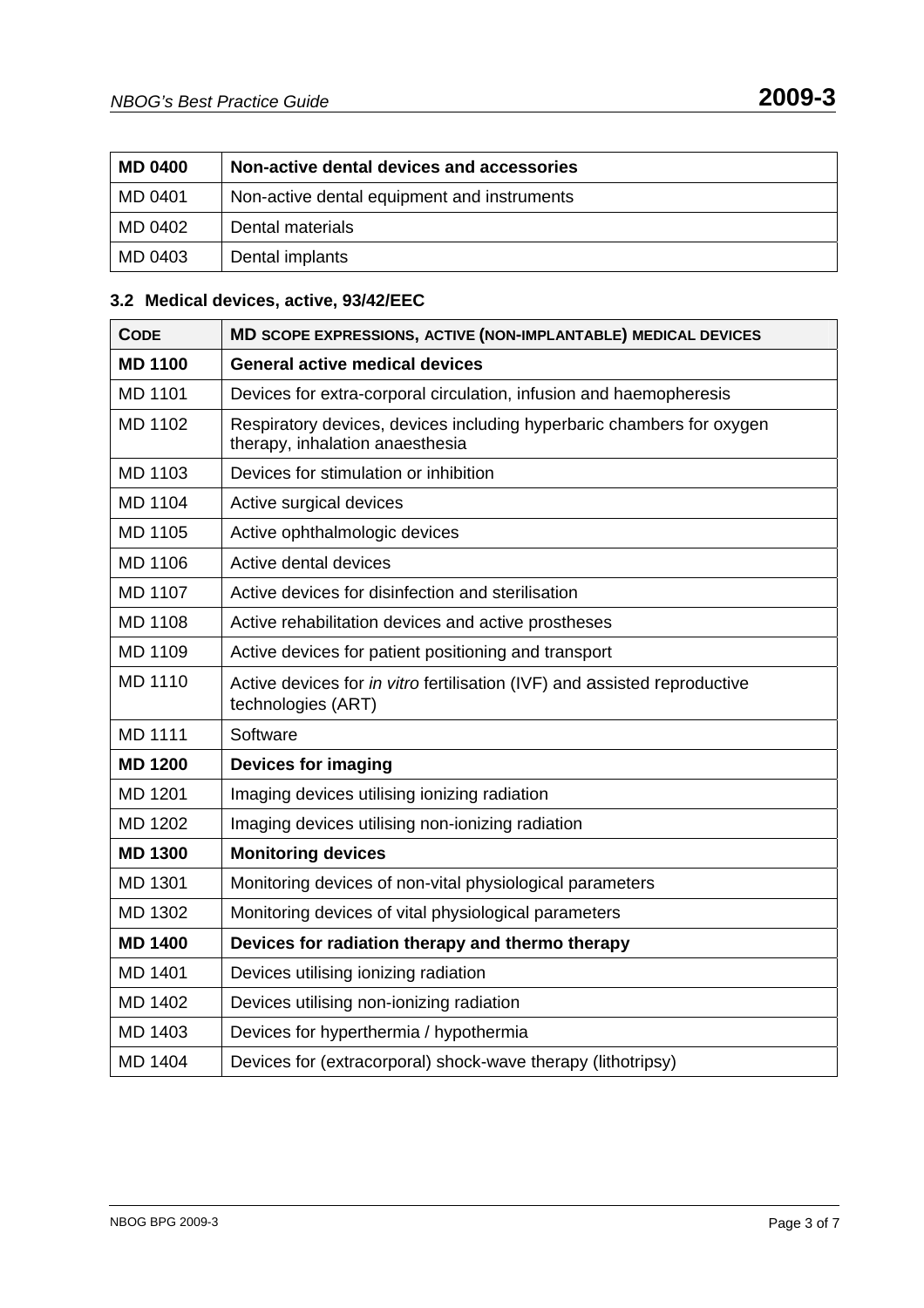## **3.3 Active implantable medical devices, 90/385/EEC**

| <b>CODE</b>      | <b>AIMD SCOPE EXPRESSIONS</b>                                                |
|------------------|------------------------------------------------------------------------------|
| <b>AIMD 0100</b> | General active implantable medical devices                                   |
| <b>AIMD 0101</b> | Active implantable medical devices for stimulation / inhibition              |
| <b>AIMD 0102</b> | Active implantable medical devices delivering drugs or other substances      |
| AIMD 0103        | Active implantable medical devices substituting or replacing organ functions |

## **3.4 In vitro diagnostic medical devices, 98/79/EC**

| <b>CODE</b>     | <b>IVD SCOPE EXPRESSIONS</b>                                                                                                                                                                                |
|-----------------|-------------------------------------------------------------------------------------------------------------------------------------------------------------------------------------------------------------|
| <b>IVD 0100</b> | List A<br>Reagents and reagent products, including related calibrators and control<br>materials, for determining the following blood groups                                                                 |
| <b>IVD 0101</b> | AB0 system                                                                                                                                                                                                  |
| <b>IVD 0102</b> | Rhesus $(C, c, D, E, e)$                                                                                                                                                                                    |
| <b>IVD 0103</b> | Anti-Kell                                                                                                                                                                                                   |
| <b>IVD 0200</b> | <b>List A</b><br>Reagents and reagent products, including related calibrators and control<br>materials, for the detection, confirmation and quantification in human<br>specimens of markers of              |
| <b>IVD 0201</b> | HIV infection (HIV 1 and 2)                                                                                                                                                                                 |
| <b>IVD 0202</b> | HTLV I and II                                                                                                                                                                                               |
| <b>IVD 0203</b> | Hepatitis B, C and D                                                                                                                                                                                        |
| <b>IVD 0300</b> | <b>List B</b><br>Reagents, reagent products and devices for self - diagnosis, including related<br>calibrators and control materials, for determining, detection, quantification,<br>diagnosing, evaluating |
| <b>IVD 0301</b> | Anti-Duffy and anti-Kidd                                                                                                                                                                                    |
| <b>IVD 0302</b> | Irregular anti-erythrocytic antibodies                                                                                                                                                                      |
| <b>IVD 0303</b> | Congenital infections: rubella, toxoplasmosis                                                                                                                                                               |
| <b>IVD 0304</b> | Hereditary disease: phenylketonuria                                                                                                                                                                         |
| <b>IVD 0305</b> | Human infections: cytomegalovirus, chlamydia                                                                                                                                                                |
| <b>IVD 0306</b> | HLA tissue groups: DR, A, B                                                                                                                                                                                 |
| <b>IVD 0307</b> | <b>Tumoral marker: PSA</b>                                                                                                                                                                                  |
| <b>IVD 0308</b> | Risk of trisomy 21 (incl. software)                                                                                                                                                                         |
| <b>IVD 0309</b> | Device for self-diagnosis: device for the measurement of blood sugar                                                                                                                                        |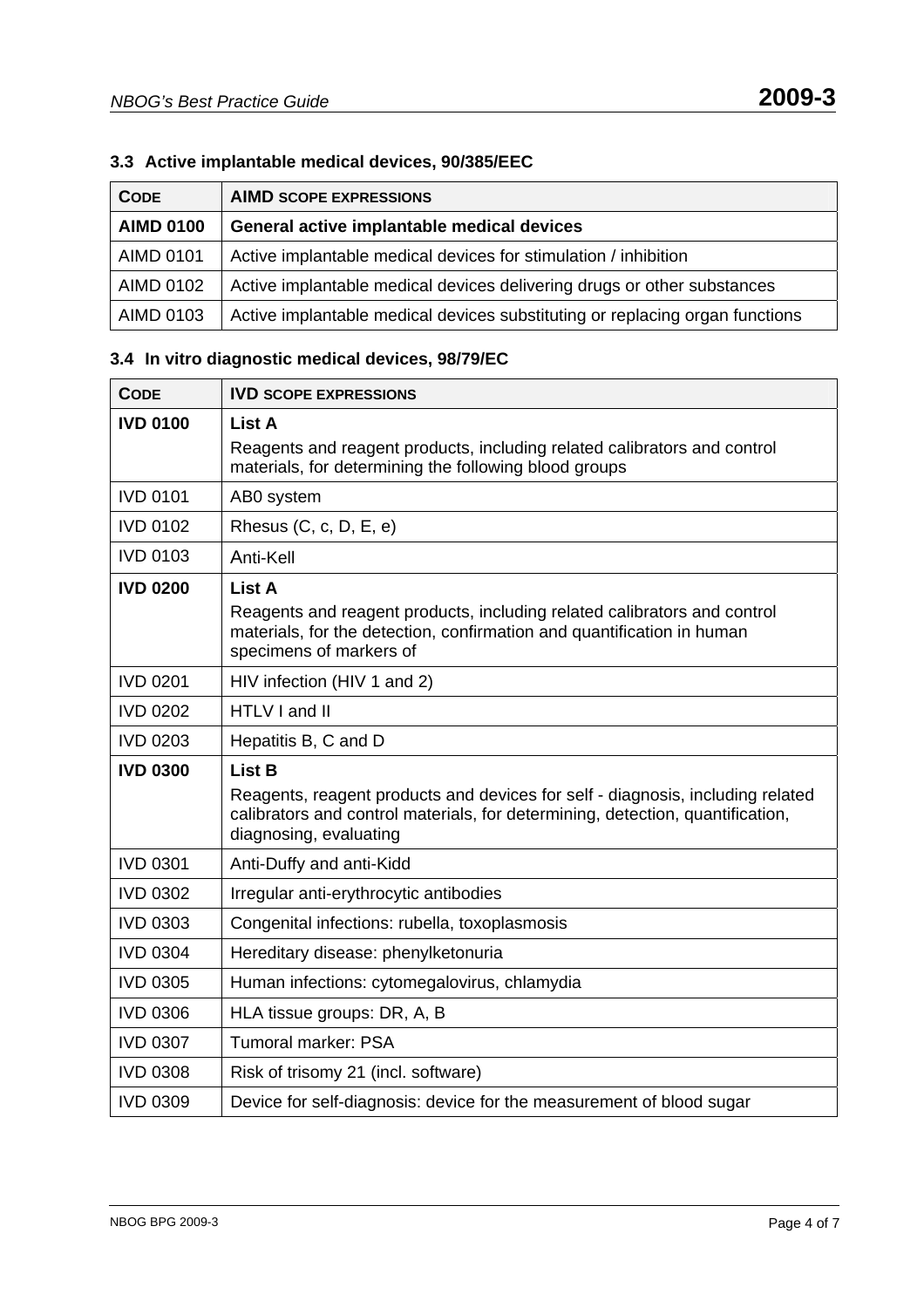| <b>IVD 0400</b> | <b>Devices for self-testing</b> |
|-----------------|---------------------------------|
| <b>IVD 0401</b> | <b>Clinical chemistry</b>       |
| <b>IVD 0402</b> | Haematology                     |
| <b>IVD 0403</b> | Immunology                      |
| <b>IVD 0404</b> | Molecular biology               |
| <b>IVD 0405</b> | Pregnancy and ovulation         |
| <b>IVD 0406</b> | Specimen receptacles            |

#### **3.5 Specifics of medical devices and active medical devices, 93/42/EEC, 90/385/EEC**

| <b>CODE</b>     | <b>MD AND AIMD SCOPE EXPRESSIONS, ADDITIONS</b>                                                                                |
|-----------------|--------------------------------------------------------------------------------------------------------------------------------|
| <b>MDS 7000</b> | <b>MD / AIMD Specifics</b>                                                                                                     |
| <b>MDS 7001</b> | Medical devices incorporating medicinal substances, according to Directive<br>2001/83/EC                                       |
| <b>MDS 7002</b> | Medical devices utilising tissues of animal origin, including Directive<br>2003/32/EC                                          |
| <b>MDS 7003</b> | Medical devices incorporating derivates of human blood, according to Directive<br>2000/70/EC, amended by Directive 2001/104/EC |
| <b>MDS 7004</b> | Medical devices referencing the Directive 2006/42/EC on machinery                                                              |
| <b>MDS 7005</b> | Medical devices referencing the Directive 89/686/EEC on personal protective<br>equipment (PPE)                                 |
| MDS 7006        | Medical devices in sterile condition                                                                                           |
| <b>MDS 7007</b> | Medical devices utilising micromechanics                                                                                       |
| <b>MDS 7008</b> | Medical devices utilising nanomaterials                                                                                        |
| <b>MDS 7009</b> | Medical devices utilising biological active coatings and/or materials or being<br>wholly or mainly absorbed                    |

#### **3.6 Specifics of in vitro diagnostic medical devices, 98/79/EC (IVDs)**

| <b>CODE</b>     | <b>IVD SCOPE EXPRESSIONS, ADDITIONS</b>                  |
|-----------------|----------------------------------------------------------|
| <b>MDS 7200</b> | <b>IVD Specifics</b>                                     |
| <b>MDS 7206</b> | IVDs in sterile condition                                |
| <b>MDS 7207</b> | <b>IVDs utilising micromechanics</b>                     |
| <b>MDS 7208</b> | <b>IVDs utilising nanomaterials</b>                      |
| <b>MDS 7209</b> | IVDs utilising biological active coating and/or material |
| <b>MDS 7210</b> | IVDs utilising material of human origin                  |

Any change of or addition to the scope expressions is subject to NBOG endorsement.

The scope expressions consider different requirements of different directives, technologies, use of the devices and the risks associated with the devices. With such a demand there is strong requirement for a clear understanding of the content of each expression. To minimize definition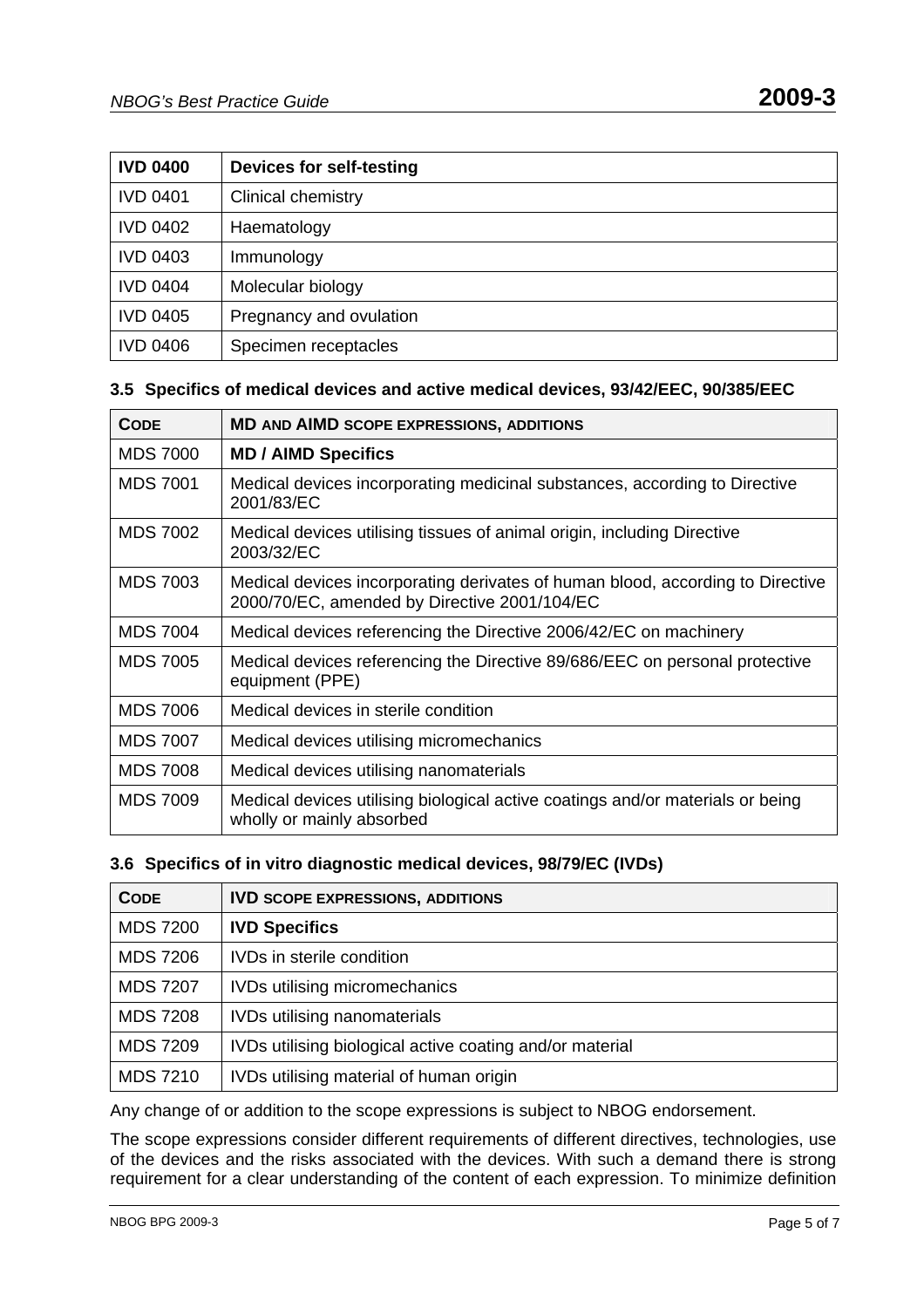discussions and to take in consideration the helpful development of the Technical Committee CEN/TC 257, this guidance uses the collective terms of the technical report CEN/TR 15133 [2] as a source of definition. The report has been prepared to specify terms associated to common technologies, similar manufacturing procedures, similar medical procedures, common materials and specific risk – associated considerations of medical devices. According to the report, these terms are appropriate for providing general groupings to meet particular requirements, such as to identify the range of skills and general technological abilities for which a NB has been approved.

Considering the intention of the mentioned report, the lists contain definitions by using or/and grouping collective terms. With such definitions, each list has a manageable quantity of scope expressions and the interested NANDO users have the chance to understand unambiguously the single expressions.

The technique of grouping collective terms to scope expressions can be explained with the following example:

- The MD 0204 scope expression "Non-active soft tissue implants" is defined by grouping collective terms together. The group contains terms, which could be brought in conjunction with the particular device.
- These collective terms can be for "soft tissue implants" (not exhaustive): CT:005, CT:091, CT:234, CT:088, CT: 165, CT:179, CT:143, CT:189, CT:185, CT:160, CT:140, CT:044, CT184, CT:208, CT:207, CT:212, CT:201, CT: 237.

Since the NANDO register distinguishes between directives, separate lists for each of the three directives (MDD, AIMD and IVDD) have been set up. The architecture of the lists differs between the directives.

The titles support the grouping and formation of structured scope expressions. This results in an improved overview.

To have a clear identification and allocation, each expression is assigned with a code. This code can be used as a reference for electronic transmission of data. The codes, ending with values to whole hundreds, are reserved for group titles, e.g. code "AIMD 0100" stands for the title "general active implantable medical devices". The different expressions within the groups are sequentially numbered. But only the listed terms under each title, and not the titles themselves, are relevant expressions for demonstrating the NB's competence. The prefixes take reference to the relevant directive and specialities, e.g. "MDS" for "specialities".

The listings have been set up as a consensus result of NBOG. To ensure future consistency of the NANDO data entries, any change of or addition to the scope expressions is subject to NBOG endorsement.

#### **4 Implementation**

Designations of new NBs shall take into account the scope description as defined above. DAs forward this information to the European Commission responsible for maintaining the NANDO register as defined within the established electronic notification system.

The European Commission will implement the new structure in NANDO rapidly. The DAs shall change the scope of their existing NBs until 21 March 2010. Up to this time, both the new and old NANDO structure will be accessible in parallel.

| References | Directive 93/42/EEC, Directive 90/385/EEC, Directive 98/79/EC                               |
|------------|---------------------------------------------------------------------------------------------|
| Sources    | [1] NANDO (New Approach Notified and Designated Organisations)<br><b>Information System</b> |